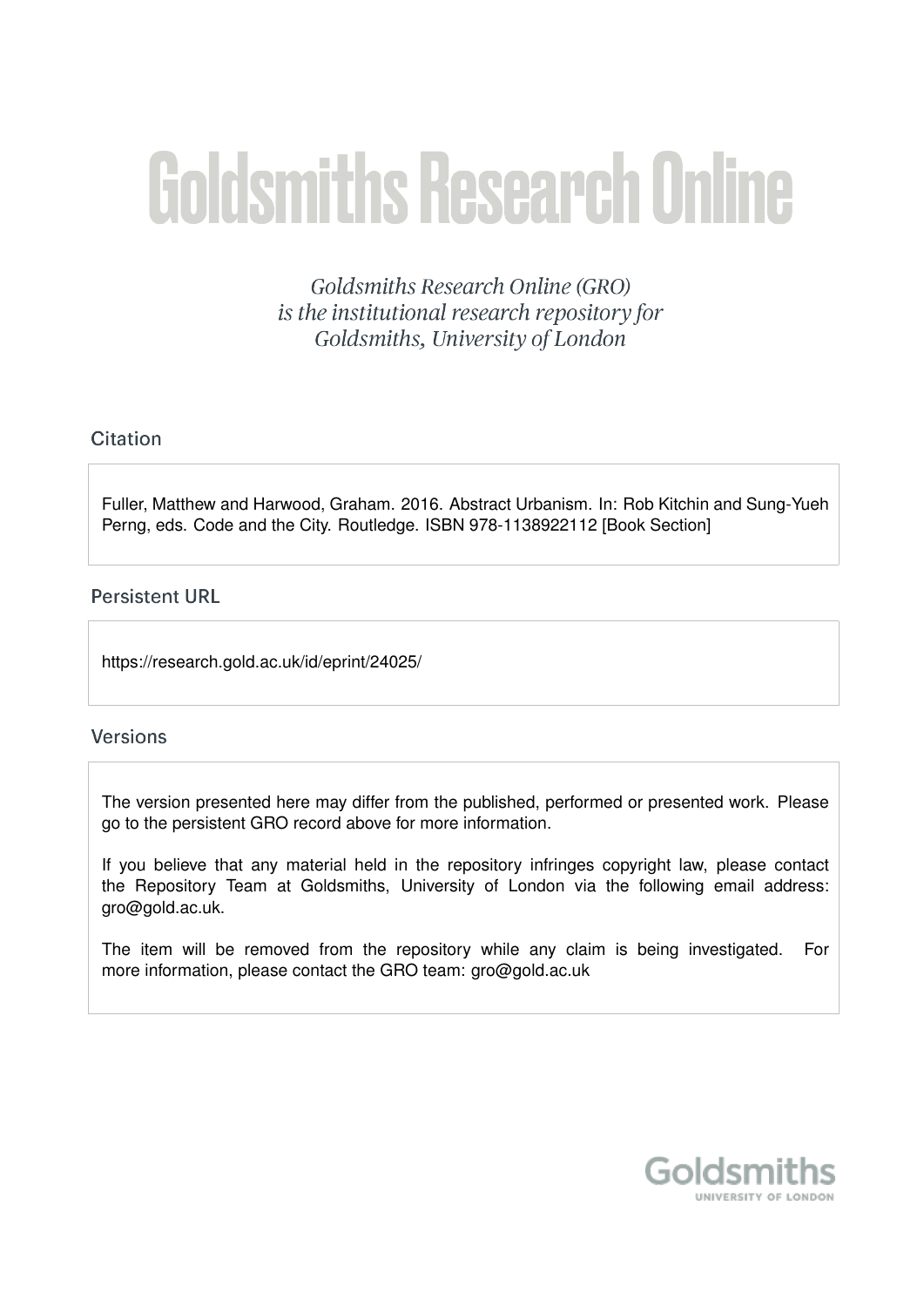# **Abstract Urbanism**

Matthew Fuller and Graham Harwood (Digital Culture Unit, Centre for Cultural Studies, Goldsmiths, University of London)

One of the first computational models of cities was Thomas Schelling's "Models of Segregation" in this, and related papers of around the same period (1969-71), he attempted to provide a logical model for understanding the dynamics of racial segregation in north American cities and laid much of the groundwork for what later became agent-based modeling.<sup>1</sup> Such work is expressed contemporarily for instance in the work of J.M. Epstein and others in the area of computational social modeling.<sup>2</sup> Although *Models of Segregation* did not at first use a computer, it sets up some of the basic characteristics of the field. We use this work as a starting point to think about the relationship between urban morphologies and the politics of models on the one hand and the way in which, with the increasing and multiform kinds of merger between computational systems, models, and city forms, what it means to live in a model.

The history of computing, from G.W. Leibniz onwards, tangles with the problematic of developing rational approaches to complex, multi-dimensional problems with a high-degree of what John Law describes as "messiness".<sup>3</sup> This paper will examine the ways in which logical forms are positioned in relation to urban life as a means of discussing the relations between the city and software. The paper will develop a discussion of such logics in relation to questions of abstraction, reduction and empiricism. By working with the materiality of computational systems, especially as they unfold into the urban – and the urban in a full sense, as something involving complex comings into being of desire, imagination, technologies, forms of power and so on - we can at the same time recognise and perhaps an art of working with the tendency to reductionism through which modes of abstraction may operate and also work with the highly and complexly empirical. As social simulations are increasingly embedded in or cleave close to lived social forms, the texture and realityforming capacities of these logics and the fantasies they inspire and live by needs to be examined.

#### **Development of simulation as a scientific practice**

 

One of the attractive aspects of modeling as a means of experimental understanding is that it offers a science of behaviours rather than of essences. It is peculiar therefore that one of the earliest examples of social simulation derives from a highly essentialist

<sup>1</sup> Thomas Schelling, "Models of Segregation", *The American Economic Review*, vol. 59. no 2, *Papers and Proceedings of the Eighty-first Annual Meeting of the American Economic Association* (May 1969) pp.488-493.

<sup>2</sup> J. Epstein, "Modeling civil violence: An agent-based computational approach", *Proceedings of the National Academy of Sciences*, Vol. 99, Supplement 3, May 14, 2002, p.7243-7250. More recent work building on Epstein's model is, Antonio A. Casilli, Paola ThBapstcmVhVhOnecbergsorshipionetinees of potinichherd exampults ionial orphodechi'uprisingsue Acsidia Nationalation dexport Baients of Vile 99, Supplement 3, May 14, 2002, p.7243-7250. More recent work building on Epstein's model is, Antonio A. Casilli, Paola Tubaro, "Why net censorship in times of political unrest results in more violent uprisings: A social simulation experiment on the UK riots", *Social Science Research Network Working Paper*, August 14, 2011; and, Toby P. Davies, Hannah M. Fry, Alan G. Wilson & Steven R. Bishop, "A mathematical model of the London riots and their policing", *Nature Scientific Reports* no.3, Article number: 1303, 21 February, 2013.

<sup>3</sup> John Law, *After Method*, *mess in social science research,* Routledge, London, 2004.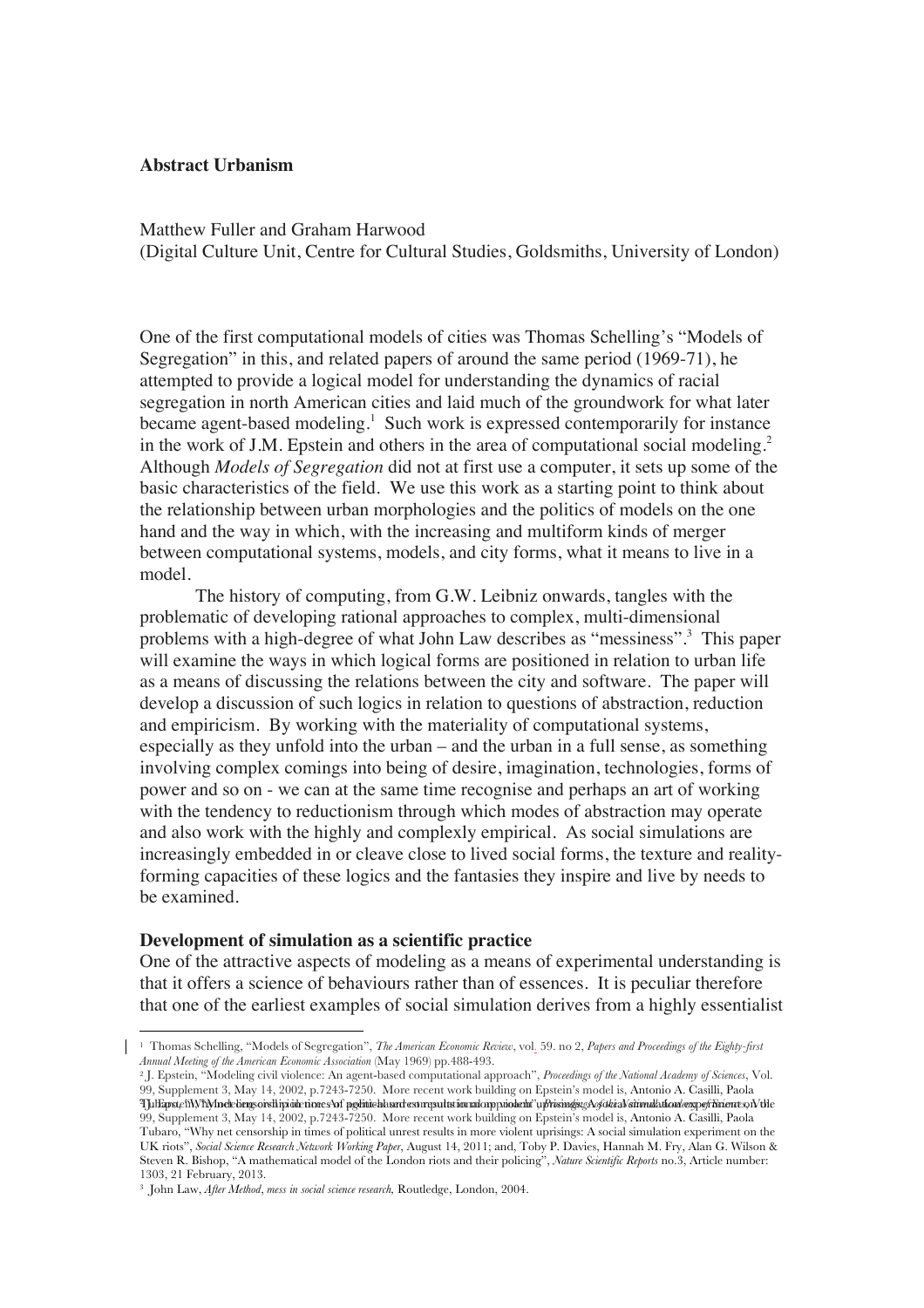ontology. Perhaps this can be seen as an example of a new epistemic form emerging out of a prior set of commitments that it has yet to break.

*Models of Segregation* builds on the game theory established in 1947 by Oscar Morgenstern and John von Neumann and provides and early formation what would later become the wide field of agent-based modeling.<sup>4</sup> Schelling's earlier work in *The Strategy of Conflict* of 1960 can be seen as a presiding spirit in its attempt to map and rationalize options in the decisions around actions in the space of conflict. What is particularly innovative here is the schematization of non-zero sum conflicts.<sup>5</sup> The paper later becomes material for Schelling's book of social modelling, "Micromotives and Macrobehaviour."<sup>6</sup> In the opening stages of his paper Schelling sets up segregation as a fundamental axiom of great applicability, he mentions men and women, Catholics and Protestants, boys and girls, officers and enlisted men in an army. Not all of them necessarily tend towards dichotomous formation. People are sorted by, "sex, age, income, language, colour, taste, comparative advantage and the accidents of historical location" amongst other factors. It is assumed that the sorting behaviour for each of these is the same.

A two dimensional line is drawn (It is important that this is a line, not a grid) with equal representations of space along its axis. It is populated with an equal number of blacks and whites.<sup>7</sup> Whilst the distribution looks even on the macro level at the micro level they are uneven. Maybe three blacks are conjunct with one white then a black and then three whites. If the whites and blacks are content with a 50% split between the colour of there neighbours then those who have a white neighbour on one side and black neighbour on the other reach the contentment threshold and stand still if the neighbourhood to be considered has a radius of one. Those with too many black neighbours or white neighbours will move in order to achieve contentment. In a neighbourhood with a radius of one, the line BBBWBWWW several iterations later would become BWBWBWBW. If the neighbourhood extends to two houses then the B and W coloured red in the following example BBBWBWWW would be looking for a new neighbourhood. Shelling takes this basic model changing the variables Contentment and Neighbourhood and plays out various scenarios. In Schelling's original paper agents move directly across populations to find contentment in more recent computational interpretations the application determine whether or not the agent is content or discontent. If the agent is unhappy, the algorithm will select an adjacent square. If the square is empty then the agent will move to it. If it is occupied, then stay where you are.

To summarise, in Schelling's model, each agent belongs to black or whites and aims to reside in a neighbourhood where the fraction of blacks/whites is above a predefined tolerance. Schelling's pattern of residence either creates a complete integration or segregation.

Curiously, there is no reflection on the constitution of racial sorting even in excusatory fig-leaf terms of politics, ethics, or even morality. Like the amusing stories of house-hunting amongst "professors and their wives"<sup>8</sup> that he also describes the specific categories upon and through which segregation operates are described as if natural, not even worthy of equivocation as to their relation to social structure. The

<sup>4</sup> Oscar Morgenstern and John von Neumann, *A Theory of Games and Economic Behaviour*, 2nd ed. Princeton University Press, Princeton, 1947.

<sup>5</sup> Thomas Schelling, *The Strategy of Conflict*, Harvard University Press, Cambridge, 1960, 2nd ed., 1980.

<sup>6</sup> Thomas Schelling, *Micromotives and Macrobehaviour*, W.W. Norton and Company, New York, 1978.

<sup>7</sup> A Perl program to generate the Schelling Model is online at,

http://faculty.ucr.edu/~hanneman/spatial/schelling/schelling2.pl

<sup>8</sup> In *Dynamic Models of Segregation* and the sorting and mixing chapter of *Micromotives and Macrobehaviour*.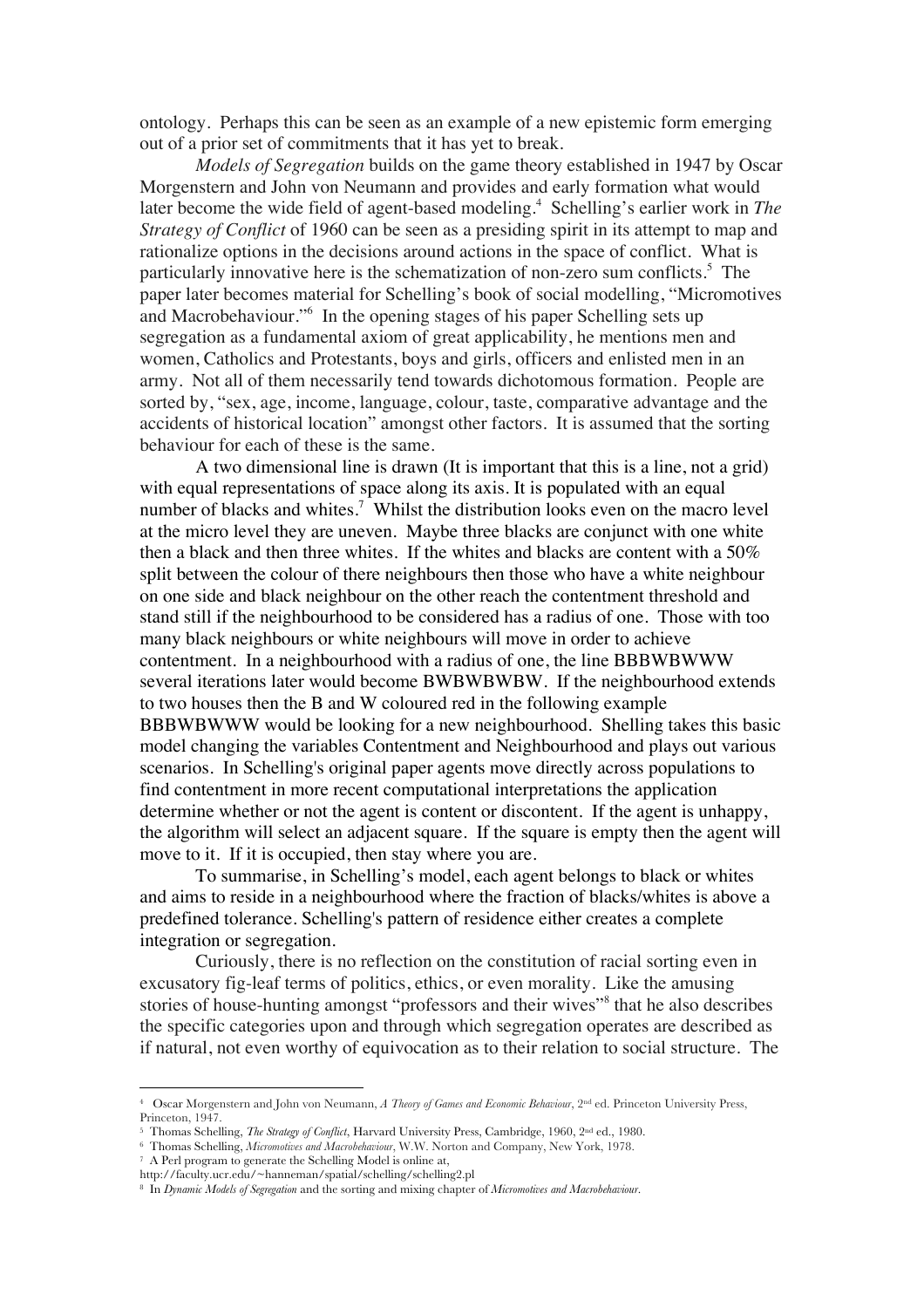racism of the work is both that it operates by means of racial demarcation as an autocatalytic ideological given and secondly that it provides a means of organising racial division at a higher level of abstraction. To say that Schelling operates within an ideologically racialised frame is not to aver either way as to whether Schelling as a person is consciously racist, but that, in these papers, racial division is an uncontested, "obvious" social phenomena that can be *reduced* in terms of its operation to a precise set of identifiers and operations. David Theo Goldberg's formulation of the problem is useful here:

"The mark of racist expression or belief, then, is not simply the claim of inferiority of the racially different. It is more broadly that racial difference warrants exclusion of those so characterized from elevation into the realm of protection, privilege, property, or profit. Racism, in short, is about exclusion through depreciation, intrinsic or instrumental, timeless or time-bound."9

Describing such a situation in a fragment from his diary written during an extended visit to the USA in 1959-60, the novelist Italo Calvino notes the ways in which urban form in the city of Cleveland is produced by the intersection of the cycling of consumption in neighbourhood level zones, where middle class white families buy cars, clothes, vacations in a pulsed frequency that synchronises identity and occupation with space and subjectivation. The poor areas are variations on this, with a hierarchy of racial types, Middle Class Blacks, Jews, Hungarians, Puerto Ricans, Mexicans, white Virginians, moving through cities as they degrade, stabilise or otherwise change.<sup>10</sup> The story is familiar, as are the many richly deserved parodies of it.

The naturalization of such a situation of depreciation by at a distance means in which entities kindly self-organise into ghettos out of their own otherwise unlimited choice must have been a marvelous boon to someone. What these papers offer is the construction of a machine for the operation of binary categorization that in turn becomes an engine for spatial organisation, of preference based segregation, as if the provision of housing in the form of a market is entirely smooth and demand driven, as if there are no variations in housing kinds and qualities, geographic features, cultural variations in population and so on. In the urban space described by this work it is as if the model were describing a landscape in part shaped by the car that makes every address as seemingly randomly accessible as a memory register on a hard-drive. A few years later, the architectural group Archizoom indeed produces an amplified representation of a city reduced to the most minimal form of grid, in *No Stop City*  $(1968-70)$  the city becomes a dromescape.<sup>11</sup> What better future can we imagine than a state of permanent white flight, with computing cycles speeding up, populations moving into mobile homes and urban planning becoming solely devoted to traffic massaging of a population fuelled on angst and cheap petroleum?

What Schelling's work allows for is for an operation of governance that works by a means beyond that of direct sorting and selection, the direct command and control of populations, but rather by eliciting and installing an action grammar in which people "spontaneously" recognise, in the words of Nina Simone's song, *Mississippi Goddamn*, "I don't belong here, I don't belong there", moving on to make the proposition: "You don't have to live next to me, just give me my equality."<sup>12</sup> It is indeed the terms by which such an ostensive equality, once it has been given, sets to

<sup>9</sup> David Theo Goldberg, *The Threat of Race, reflections on neoliberal racism*, Wiley Blackwell, 2009.

<sup>10</sup> Italo Calvino, "American Diary, 1959-60", in, *Hermit in Paris*, Penguin, London, 2003, p.60.

<sup>11</sup> Pier Vittorio Aureli, *The Project of Autonomy, politics and architecture within and against capitalism*, Princeton University Press, Princeton, 2008.

<sup>12</sup> Nina Simone, "Mississippi Goddamn", in, *Nina Simone in Concert*, Philips, Eindhoven, 1964.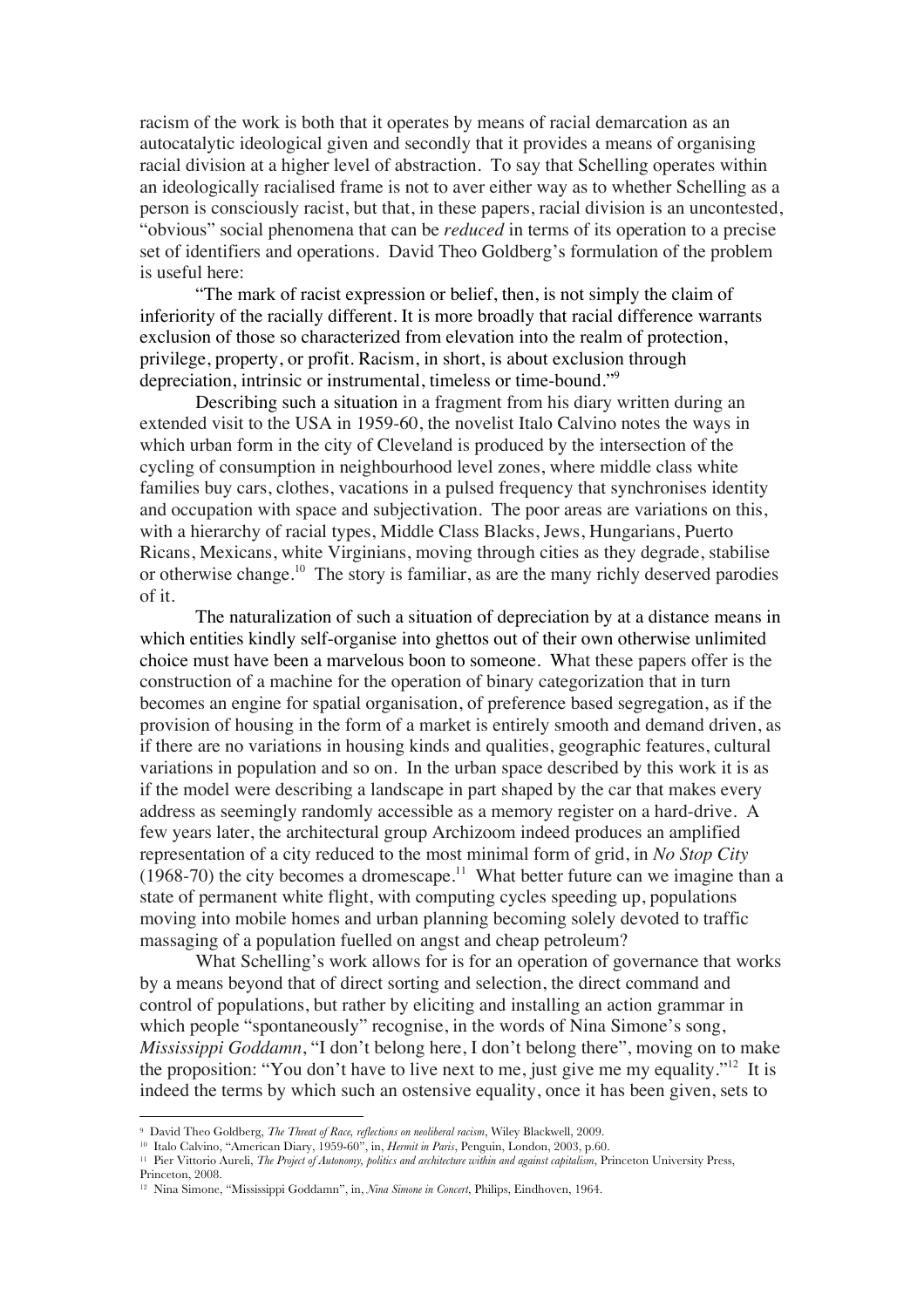work that is of interest here: all those pennies on the board, looking so equal.

This form of equality, its seeming universality is a driving motivator in the transition in the work of William Bunge, initially a quantitative geographer and spatial theorist whose *Theoretical Geography<sup>13</sup>* and related work attempts to discern universal geometrical laws for spatial development, but who later coupled such an approach with a deep empirical and activist engagement with a particular square mile of Detroit, Fitzgerald. 14 Although in both cases Bunge consistently argued that geometrical patterns and morphological laws express disadvantage and injustice under contemporary capitalism, and that identified patterns could be remedied by rational methods there is a transition from the equality of uniformity, of what Sartre and Guattari call seriality, to the equality of the singular.<sup>15</sup> Schelling's "Models of Segregation" and Bunge's "Fitzgerald, geography of a revolution" are separated by less then three years both respond to questions of racialization and class in the United States of America and both use constructs drawn from mathematical logic as means to work into and sort social dynamics. Both have an enthusiasm for experimental forms. Both use relatively plain speech, and are praised in both cases for making contributions to fundamental problems and eschewing jargon. One of them ends up losing his job and working as a taxi driver, the other wins the Nobel Prize for Economics.

Schelling specifically offers the image of urban form being operated upon by an "invisible hand", emerging at a higher level in social and material creodisation or channeling.16 There is a tension then between the figure of this invisible hand and the view of the agent. The hand operates in an ostensibly emergent natural way, arising out of the conditions of the situation as they are, beyond how they are seen by individual actants. In this, the work affiliates itself with the long term questions of social physics of August Comte and subsequent workers in this vein, and the formulations of right and proper order emerging at a macro scale out of the interactions of entities at a micro scale familiar from liberal economic thought. Although Jean-Pierre Dupuy calls the potential liaison between cybernetics and game theory a "missed rendezvous"17 the work also has certain conceptual resonances with aspects of accounts of self-organisation achieved by logical forms coming into the discourse of second wave cybernetics a little earlier.<sup>18</sup>

#### **Abstraction as Urbanism**

 

Schelling's abstract machine is a machine for the bipolar reduction of variation. The urban grid becomes equivalent to that of a truth table, but one of the advantages of such an abstraction is that it requires no specific material form simply logical equivalence. As recounted in a rather glowing chapter in a festschrift, Schelling used pennies, heads or tails up, on a draughts board to simulate, "what sort of segregation patterns develop given various types of preferences and alterative definitions of neighbourhood".<sup>19</sup> The scale of the board becomes the limit-factor of the diagrams

<sup>13</sup> William Bunge, *Theoretical Geography,* Lund Studies in Geography, Gleerup, Lund, 1962.

<sup>14</sup> William Bunge, *Fitzgerald: Geography of a Revolution*, Schenkman Press, Cambridge, Massachusetts, 1971; reprint University of Georgia Press, (Geographies of Justice and Social Transformation), 2011.

<sup>15</sup> Jean Paul Sartre, *Critique of Dialectical Reason*, Routledge, London, and Félix Guattari, *The Three Ecologies*, Continuum, London, 2008.

<sup>16</sup> Christopher H. Waddington, *Tools for Thought*, Paladin, St. Albans, 1977.

<sup>17</sup> Jean-Pierre Dupuy, *The Mechanization of the Mind, on the origins of cognitive science*, Princeton University Press, Princeton, 2000. p.126

<sup>&</sup>lt;sup>18</sup> Willard Ross Ashby, "Principles of the self-organizing system," in, *Principles of Self-Organization: Transactions of the University of Illinois Symposium*, Heinz Von Foerster and G. W. Zopf, Jr. eds., Pergamon Press, London, pp. 255-27.

<sup>19</sup> Richard Zeckhauser, "Thomas Schelling, Ricochet Thinker", in, Robert Dodge, ed., *The Strategist, the life and times of Thomas Schelling*, Hollis Publishing, New Hampshire, 2006. p.x.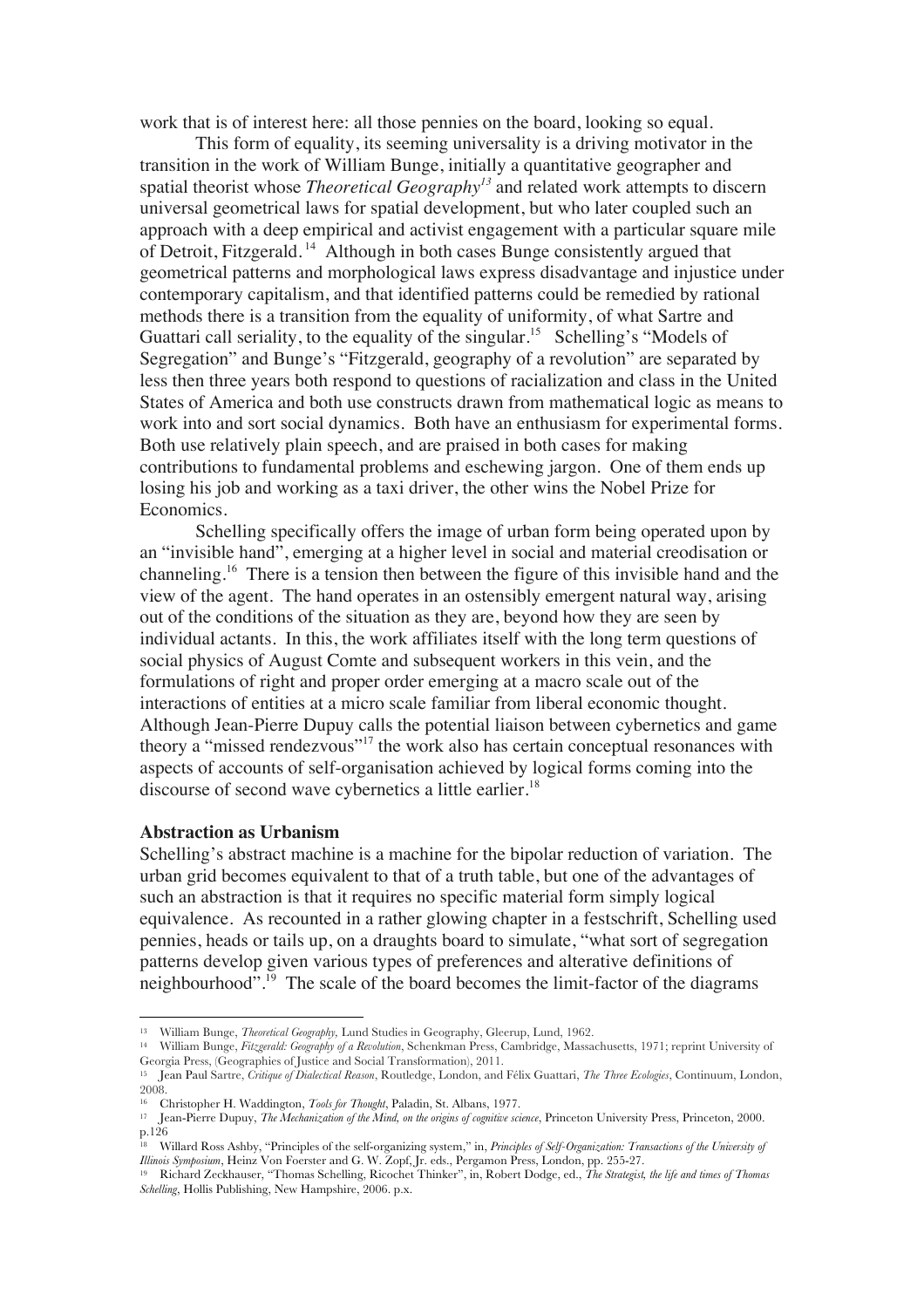published in a later paper, "Dynamic Models of Segregation."20 One can certainly imagine a media-archaeological analysis of the history of simulation starting with checkers or draughts boards. John Conway, in developing the game of life, famously extended his to cover most surfaces of his office.<sup>21</sup> Only having four significant neighbours, termed Neumann neighbours<sup>22</sup>, adds a certain simplifying factor to the board, the constraints of which in order to get certain kinds of effects need to be surpassed by the kinds of scale more recently offered by electronic computing.

In later work by Epstein, marking a fundamental shift in agent-based modeling, the environment was considered as a partially ordered list where each element on that list is a scalar of a fixed range of values to be thought of as resource bearing sites. Unlike living organisms, in ABM the medium (environment) is fully separate from the agent on which they operate and with which they interact. Indeed, a media analysis of the field would tend to divulge a number of aspects of its material practice that are rendered conceptually and procedurally invisible. One of these would be the way in which models tend to be bound by the temporal constraints of "turns" in which all agents shift at the same time. Most computer science models need to have all variables change at the same time – but models of sociality need to vary the time in which all variables change. Equally, the model's interaction with hardware, and the need to represent data to human users also renders the use of CPU cycles for drawing graphical representations as something of an interference, when compared with how many agents could be processed instead.

A few years after Schelling's work was published, and amidst the rise of the counterculture, Ted Nelson stated in *Computer Lib* that, "Simulation is always political".23 Computers as an abstract machine for the integration of all symbol systems, that is to say of all systems operated upon by discrete values, or that can be rendered as digital provide in a certain sense a great degree of plasticity in the social forms they might generate: hence the significance of Nelson's formulation. The specific kind of politics simulated is also articulated by the specific qualities of the mathematical structures that comes into composition with them. (For instance, systems of four or eight neighbours; bounded, unlimited or wrapping grids and so on.) It is a very rare case in which there is a direct correlation between the various scales of model, media, mathematics, the social form modeled, the ideological commitments specified as politics in such simulations, and the actual politics of the material operations of such systems in use.

# **Diagram City**

 

Joshua Epstein and Robert Axtell's book *Growing Artificial Societies, Social Science from the Bottom Up* was based on "Models of Segregation" and refined and developed using concepts drawn from the Game of Life developed in 1970 by John Horton Conway.24 In Conway's cellular automata and Schelling's space of segregation the environment has no proprieties other then to be bounded or not, something that has consequences for the way in which these models carry over into urban planning and the modelling of cityscapes. Epstein and Axtell's innovation was to place agents in an active environment in which the agents were pre-programed to explore the

<sup>20</sup> Thomas Schelling, "Dynamic Models of Segregation", in, *Journal of Mathematical Sociology*, 1971, vol.1, pp.143-186. 21 Martin Gardner, "The fantastic combinations of John Conway's new solitaire game "life"", *Scientific American*, no.223, October 1970, pp.120-123.

 $22$  Edward F. Moore gives his name to systems of eight neighbours in a rectilinear grid.

<sup>&</sup>lt;sup>23</sup> Ted Nelson, *Computer Lib*, 1974 "All simulation is political. Every simulation program, and thus every simulation, has a point of view. Just like a statement in words about the world, it is a model of how things are, with its own implicit emphases: it highlights some things, omits others and always simplifies"

<sup>24</sup> Joshua Epstein, Robert Axtell, Growing *Artificial Societies, social science from the bottom-up, The MIT Press, Cambridge, 1996.*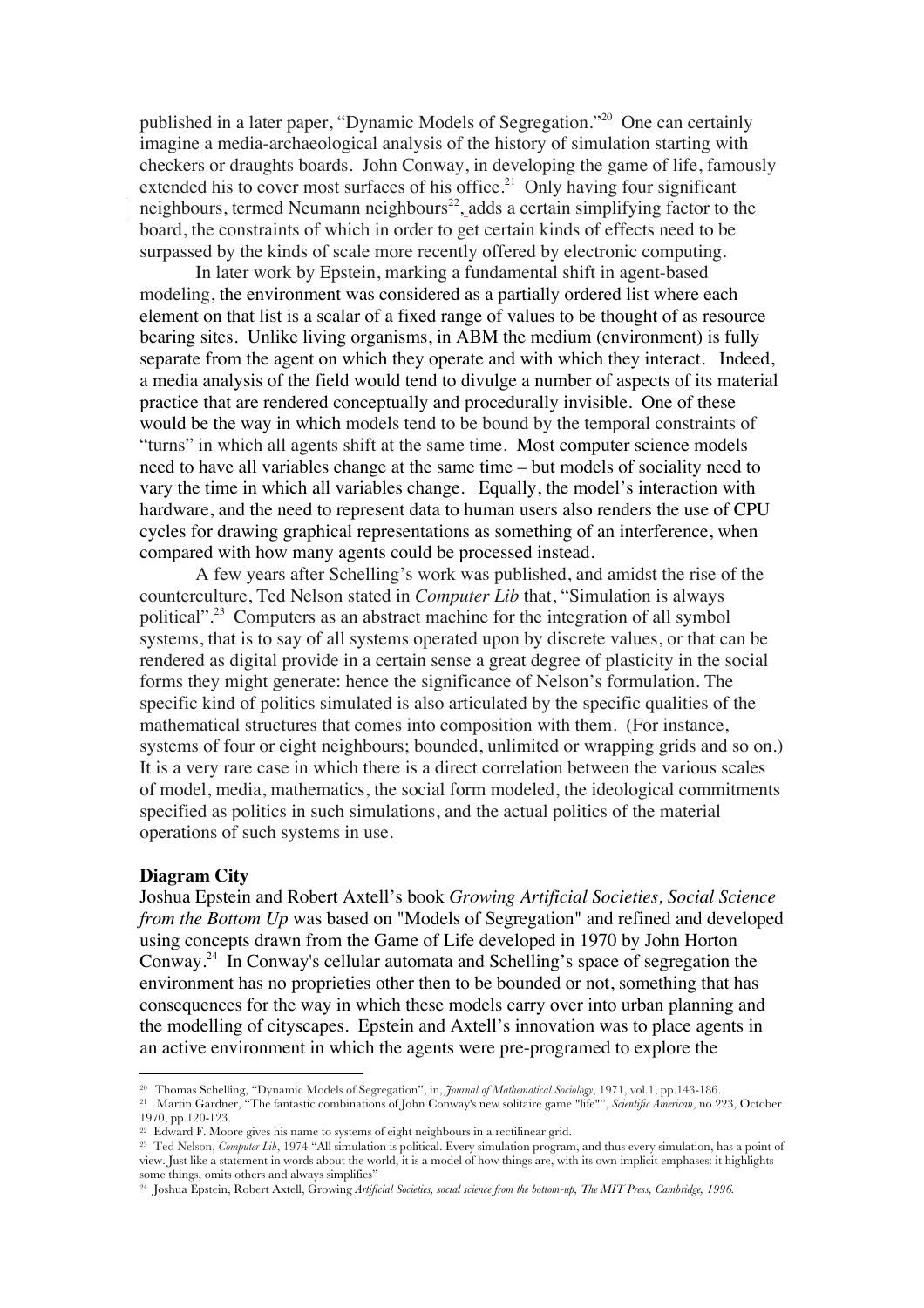environment to find a simple codification of some basic property such as sugar to keep their metabolism alive. Agents have internal states and behavioural rules that are fixed at the start or that can inherit change in interaction with environment or other agents. This is a model as a form of regression analysis, or rather of using regression as a form of proposition, where the relations between entities are fixed but variable. The environment is a lattice of resource bearing sites in a medium that is separate from the agents, but on which they operate and with which they interact. Both agents and the environment have rules. This innovation adds another level of complexity to the ecology of agents, developing newer models working with forms of emergence. 25

Joshua Epstein has produced a body of work discussing the ethics around agent based modelling that seek to affect US governmental policy by creating explicit models that can be used to create an explanation of social phenomena that he is very careful to distinguish prediction from explanation. In his article *Why Model?* Epstein challenges the assumption that scientific theories are created from the study of data.<sup>26</sup> He asserts that without a good theory, it is not clear what data should be collected. The model requires theorisation; his main assertion is that modelling creates habits of mind essential to what he calls freedom and to enquiry.<sup>27</sup>

Agent-based models have been eagerly taken up as objective explanations of conflictual social forms. The capacity to express forms of emergence, with the invisible hand effectively rationalizing commonsensical observations of the inevitability of racial segregation exciting dreams of implementation. As such, this work evinces a fascination with finding fundamental laws of social aggregation, rhetorically building on those found in natural sciences, in turn triggered by those historically associated with mathematics. At this stage we can say that the model and the discourse around it still act in a representational mode.

Simulations now operate for an enormous range of activity. They act as a form of prognosis and forecasting, of pre-emption and the maintenance of irresolvability as well as the ability to formulate an explanation with empirical traction without having to be true. Simulations also develop specific kinds of techniques and vocabularies, as well as the software to handle and interpret them – object orientation being one such example.28 OOP is fundamental to how agent based modelling conceives of itself in that it allows objects to hold data and functions – data fields hold the object's instance variables – in internal states. The object exports a limited set of methods with which to interact with the object – and generally the data is held private to the object. It is not globally addressable. This is why the behaviour of objects comes to the surface – rather then the data that underlies them. Functions or methods are the agents' rules of behaviour. Equally, we can say that simulations may act as a kind of theory of mind for the state and other institutional and organisational forms. Jean Baudrillard's surprisingly notorious formulation about the first gulf war not happening should be remembered in this sense, in that it was an event that rolled out after having been pre-effectuated by models, plans and fantasies of action.<sup>29</sup> Political elections, car interiors, football stadia, economic plans, the design of traffic systems, not to mention the psychic life of persons, are all deeply

<sup>&</sup>lt;sup>25</sup> Along with Robert Axtell, Epstein created Sugarscape, a software system for agent based modelling.<br><sup>26</sup> Joshua Epstein, "Why Model?" *Journal of Artificial Societies and Social Simulation* vol. 11, no. 4 12<br><sup>27</sup> Joshu 11th November, 2013, online at: https://www.youtube.com/watch?v=DAAvrfzJ0Ec/

<sup>28</sup> See, Matthew Fuller and Andrew Goffey, "The Unknown Objects of Object Orientation", in Penny Harvey et al. eds., *Objects and Materials*, Routledge, London 2014.

<sup>29</sup> Jean Baudrillard, *The Gulf War did not Take Place*, The Power Institute, Sydney, 1995.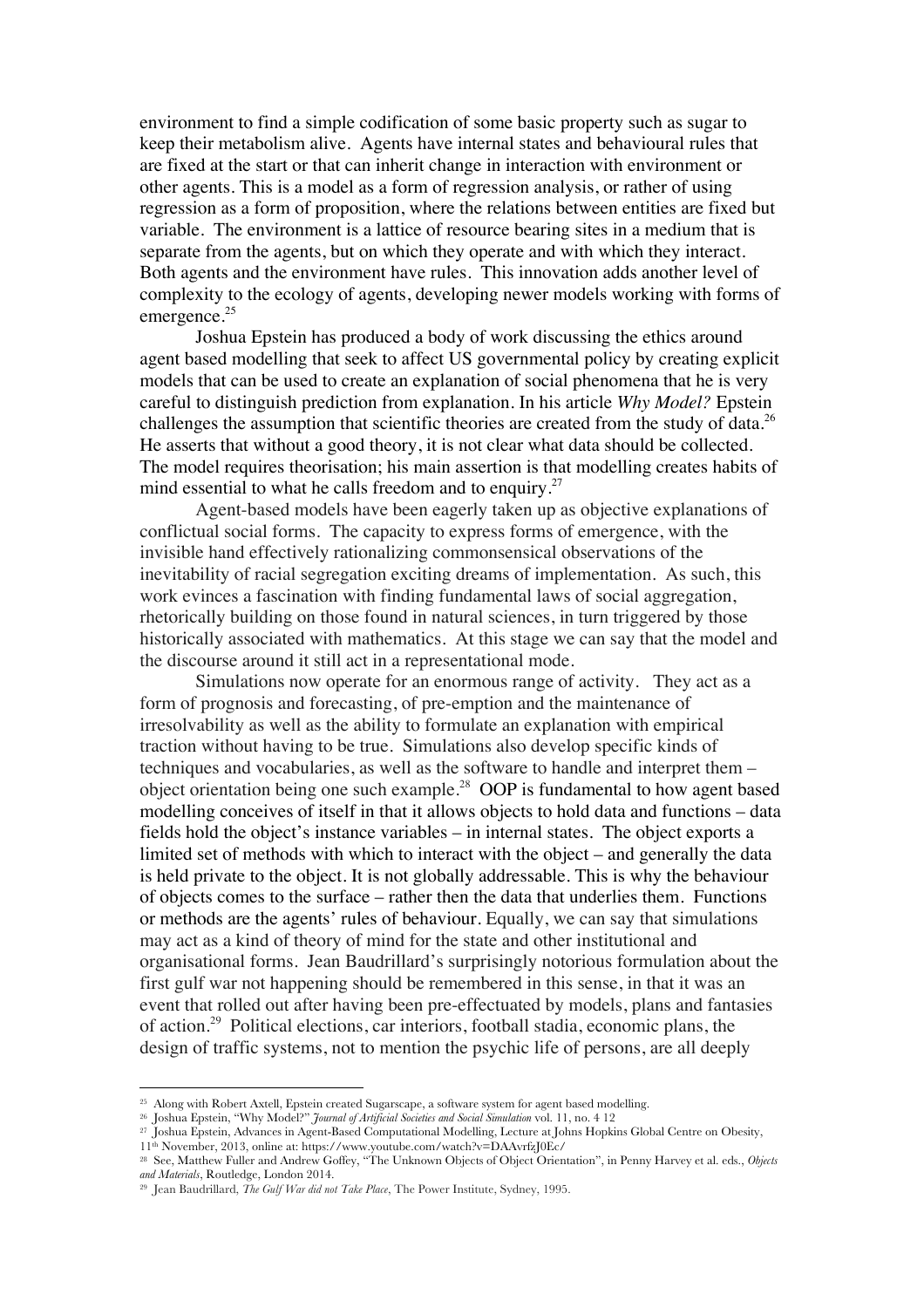interwoven with and activated through modelling and anticipatory axiomatisation.

What we see as a novelty in this kind of work is the way in which particular forms of computational abstractions themselves become operative elements in social and urban formations. Computation becomes folded into the operations of societies, and social forms become computational problems. As the programmable city begins to incorporate models such systems cease being merely representational.

Here we can see that there is a correlation between formulations such as those of Epstein and Schelling, (and those that followed in developing simulated societies) and the social sorting by software described by Steven Graham in his *Software Sorted Geographies*. 30 Where there is a difference however is that Graham describes a disciplinary sorting *on* the social. In agent based modeling by contrast, there is an interplay between the schema of sorting and the actions of individuals and social formations without engaging with the level of implementation. There are kinds of sorting occurring, but more adequately expressed as a multi-scalar, multi-variable sorting enacted by agents bearing seemingly lucid, seemingly operable, preference lists arrayed in relation to the behaviour and imagined preferences of others and seemingly reducible to hard and fast dualistic organisation. A particularly interesting moment to anticipate and to watch for is that when the two merge to some extent or other, either in actual implementation, or in the seductive idea that such reductions are fully adequate explanations of specific slices of reality.

In the case of the racism of Schelling's Models of Segregation the categories pre-exist the machine, the machine is there to sort them, to anticipate their actualization, to provide a degree of abstraction in which they can be reckoned, but by which the abstraction too can be worked up into an actor of a kind in itself. This operation of abstraction is crucial to understand software as a cultural, city-making force. Computational systems and urban situations fundamentally mix in the present, but with vast and multiform differentiation of intensity and kind.

Media theorist Claus Pias specifies the way in which simulations act as a means of arranging governmentality in a manner that corresponds to Foucault's discussions of biopolitics. Speaking of an agent based modeling system for epidemiology, he specifies that, "This 'intervention in the environment', this 'playing with the rules of the game', this 'optimisation of systems' and this 'free play' of individuals and their practices – all of this is precisely what is subjected to experimentation in simulations."<sup>31</sup> There is a generalization of strategy that temporally accompanies, coevolves with, but is distinct from, moves towards the generality of computation. Simulation allows for a pre-emptive action on action and it is a way of applying logics to territories, spatial forms of any scale understood in relation to Deleuze and Guattari's formulation of territorialisation and deterritorialisation<sup>32</sup>

## **Logics**

 

Programming and the use of computers implies the inter-relation of different forms of logic, both at the level of programming the machine to perform calculations and regulating the behaviour of users in pushing around mice and navigating menu systems to produce desired results. One way to think about how the mass adoption of these forms of logic effects the broad reach of society is in the mode Foucault

<sup>30</sup> Steven Graham, "Software-sorted geographies", *Progress in Human Geography*, vol.29, no.5, pp.562-580.

<sup>31</sup> Claus Pias, C 2011, "On the Epistemology of Computer Simulation", *Zeitschrift für Medien- und Kulturforschung*, Nr. 1, S. pp.29- 54.

<sup>&</sup>lt;sup>32</sup> Gilles Deleuze and Félix Guattari, *A Thousand Plateaus, capitalism and schizophrenia volume two*, trans. Brian Massumi, Athlone, London 1988.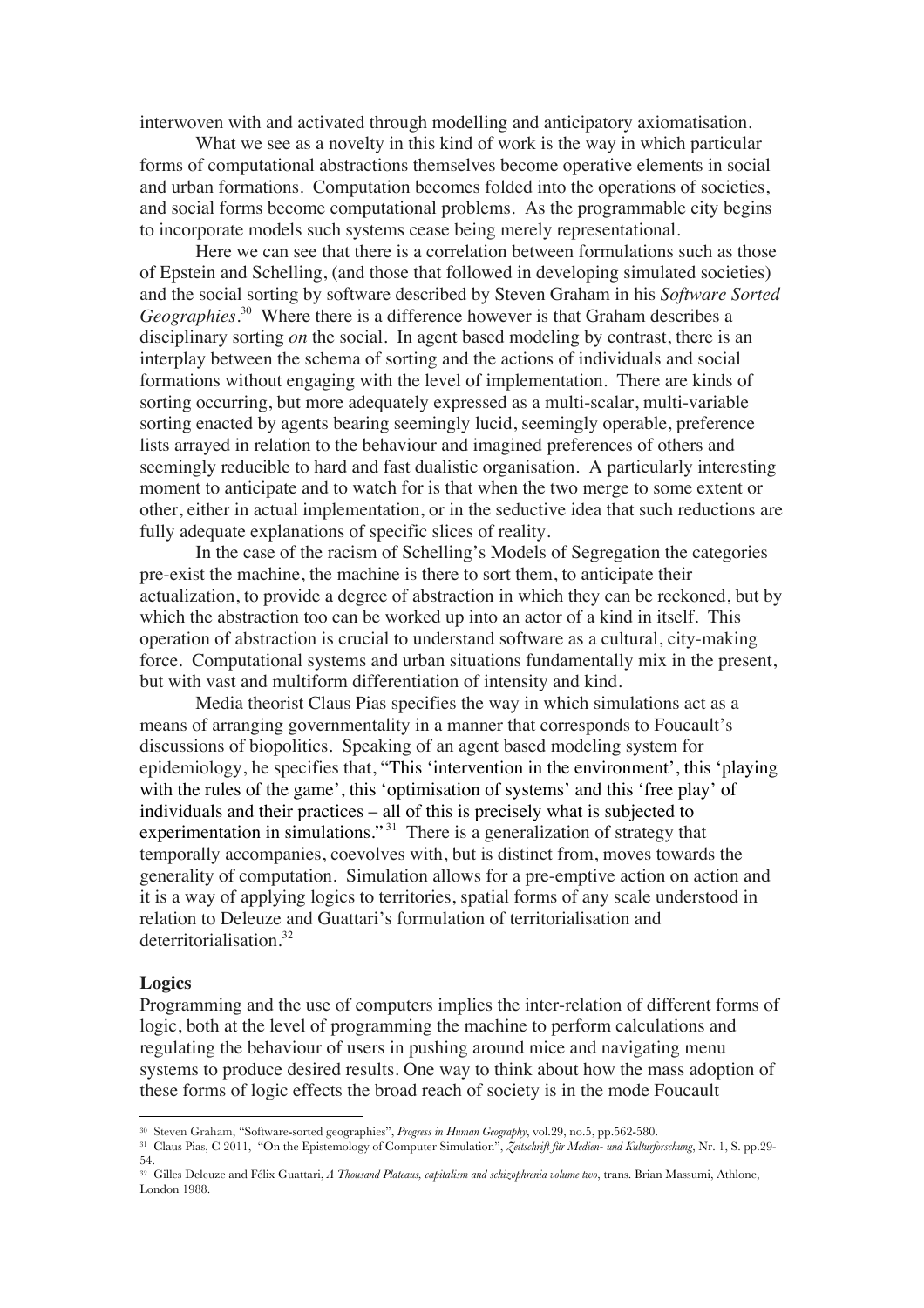described as discipline, one that analyses and breaks down a phenomena through modeling it to produce a kind of remote control. Computation, disciplines the way a phenomena is approached and analysed, so that when it becomes visible again from within the computer, it makes the phenomena materially available for comparison and modification. As users participate in the flows of power created by comparing information they become normalised to its process and themselves entailed into the inter-relation of logics at different scales.<sup>33</sup>

Expressing this differently, computational forms of normalization establish the configuration of logics needed to make the materiality of the phenomena available for modification in a scalar of abstraction, verification and reward. The repeated construction and use of these forms of logic fixes what Foucault would call "progressive training"<sup>34</sup> for those that model, feed, collect, process and react to the logics, as well as those objects that are the subject of its calculations. Logics decompose processes and the entities, including people, that are aggregate with such process and the routine processing/interaction with such models set a stage, a collective logic to be applied to all areas of society and the natural world. The move beyond discipline is characterised by the absence, further withdrawal or multiplicity and duplicity of the, ultimately reliable, central control discipline implies as a structuring principle.

## **Promissory inputs**

Contemporary to Archizoom, another architectural practice Archigram, building on the work of Cedric Price, proposes a model of a *Computer City* which saw the urban fabric as a nomadic, energy and activity saturated conglomeration of interactive parts in which "First the computer processed the desires of its inhabitants as data; then, depending on the sensorial input, structure adapted to create and environment conducive to the required activity or state."<sup>35</sup> There is an assumption here that each of these stages correlate to each other either directly, or by means of a mutual figuring out. Seductive as a model, this is also an image of the city as fantasy a key mode of which in turn is that desire is itself computable.

Importantly, one of the key factors of these technologies is that they don't have to get reality right, at the level of representation or understanding, but solely to intervene and shape realities at multiple scales in some way that is directly or indirectly conducive to sustention of the model. One of the key lessons of information theory is that to start processes of control and communication, one has to start first entraining the subject or social, feeding it information, around which process a new formation can crystallise. Feed logics into social formations and see what congeals around them: this is what is known as policy, or fantasmatic experiment.

Ashby specifies in his work on self-organisation that communication requires constraint, with organisation - and a self, a system - arising out of this consistency. In her work on modelling in Cosmopolitics, Isabelle Stengers reversions this notion of constraint as the quality of a system or a phenomenon being "promising", a quality that consists of the interplay between an obligation and a certain possible likelihood.<sup>36</sup> Probing the interaction between these two qualities of constraint, indeed setting up, or tendentially amplifying, the terms of their interaction, is key to experimental practice,

**<sup>33</sup>** In creating a database, normalization is the process of organizing it into tables in such a way that the results of using the database are always unambiguous and as intended.

<sup>34</sup> Michel Foucault, *Security, Territory, Population, lectures at the College de France,* trans. Graham Burchell, Palgrave Macmillan, London, 2009.

<sup>35</sup> Hadas A. Steiner, *Beyond Archigram, the structure of circulation*, Routledge, London, 2009, p.205.

<sup>36</sup> Isabelle Stengers, *Cosmopolitics 2*, University of Minnesota Press, Minneapolis, 2011, p.143.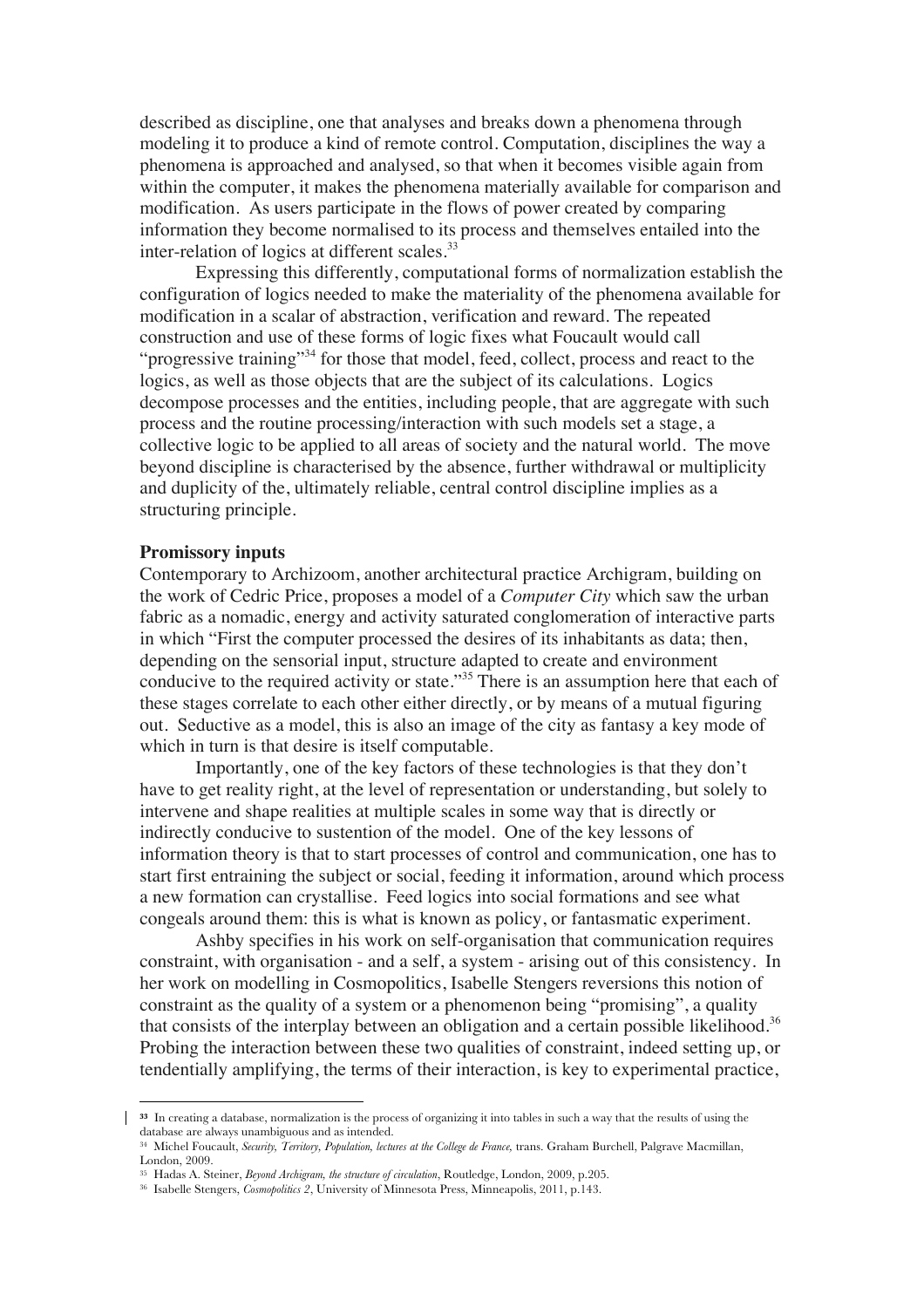but also to modes of governance in the present. This nature of the promising qualities of experiment also makes such work one also of the imagination of what such a promise consists and the exertions and operations of powers in relation to the exploitation of such a quality.

## **Logic Gates**

Part of the legacy of Schelling's and Epstein's work is in the various police, academic and intelligence projects that aim to predict riots via sentiment analysis aimed at identifying tipping points. "Negative words", "hate-speech", "positivity" and expressions of anger stand in for a population of shifting emotional registers, moving from stable states to those that can be used to require the maintenance of policing budgets, harsher policy and sudden rashes of inflamed and excited research budgets. In such cases, the scale of imaginary analysis moves ever more to the macro-scale. The operators of such machines imagine that their technical fix provides a neutral oversight, in which the free expression of populations and individuals can be neutrally mapped and cross-checked for naughtiness and appropriate measures deployed. What happens is rather more complex, social forms are flooded with those of the state, which itself attempts to follow too many filiations and clusterings. In the meantime, academic chancers position themselves as dubious mediators, by being able to appear to delve into the firehouse of text produced by a population mapped according to strings of characters. We enter into a condition of a generalised politics of experiment. What is rather lacking are the means to conceptualise and actualize such experiments from the position of anything other than increasingly narrowly defined bands of social and economic interest.

Pias suggests that recent theories such as actor network theory and radical constructivism come form the same stock of ideas as simulation, since for both: "Their knowledge is consciously – and as a matter of course – furnished with a hypothetical index, they admit to their fictional components, they position themselves within their conceptual frame of reference, they thematize their performance, they are aware of their problematic genesis, and they specify their limited application."<sup>37</sup> A useful provocation following such a proposition is to be found in Latour and Lépinay's reading of Tarde: "If you really want to quantify – which is after all the foundation of all sciences – you should try to find all the available types of quantum, instead of just using one to analyse all the others."38 This premise underlies some of the enthusiasm for big data analysis at present. It also perhaps implies that social reality is a simplified model of more adequately complex modeling schema. But we can also suggest that William Bunge's later mode of maximalist empiricism coupled with high degrees of statistical abstraction is of great relevance here. The proposition that to study is to become actively involved, to observe is to change, but also to recognise, that though such change may be reciprocal, it may not be symmetrical and equivalent. These are the stakes now of watching and participating, since in the city understood as a platform for self-organisation, algorithms, rule sets, data-structures and procedures have highly and perhaps questionably promising agency.<sup>39</sup> The recent scandal of researchers from Facebook and the Universities of California and Cornell using Facebook's news feed to operate an experiment on whether people responded to the filtering of what appeared in their news feed on the basis of whether it was

<sup>37</sup> Pias, op cit

<sup>38</sup> Bruno Latour and Lépinay, *The Science of Passionate Interests, an introduction to Gabriel Tarde's economic anthropology*, Prickly Paradigm Press, Chicago, 2009, p.19.

<sup>39</sup> Samir Chopra, "Computer Programs are People Too", *The Nation*, May 29, 2014.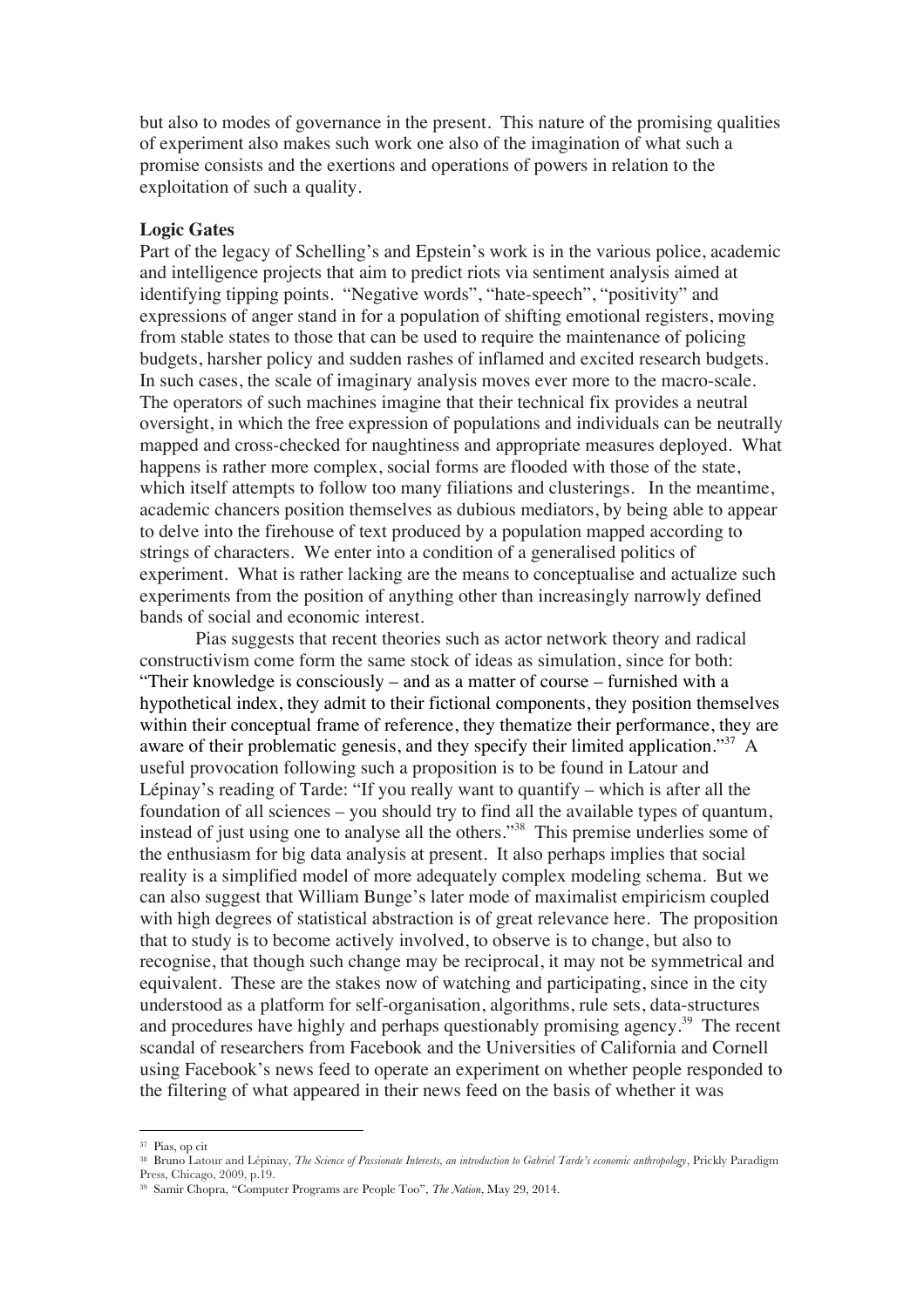associated with emotional "negativity" or "positivity" should be seen as a part of this tendency. The researchers note that Facebook constantly experiments with the algorithm to fine-tune this aspect of their "product".40 It is this state of perpetual experiment, linking different scales of realities that is characteristic of the condition of abstract urbanism and the kinds of operations that the integration of modeling with cities encourages.

This operation of the city as an open experiment is of course one subject to the analysis of power. For Epstein and Axtell, agent-based modeling enforces habits of mind that are essential to intellectual and democratic freedom. An agent-based model must be explicit and open (in a certain way, FLOSS-like) and be able to be examined and doubted, reconfigured and rerun. Epstein aligns agent-based modeling to scientific modes of inquiry that he sees as antithetical to established discursive intellectual systems.41 Agent-based modeling is the freedom to doubt large monolithic systems of knowledge that he characterises as being based on deductivelyestablished theorems. Epstein and Axtell propose that we are on the edge of a new enlightenment based on the ubiquity of computing in which, "Intellectuals have a solemn duty to doubt, and to teach doubt. Education, in its truest sense, is not about 'a saleable skill set.' It's about freedom, from inherited prejudice and argument by authority."42 The question of whether the enlightenment can be fully and undiffentiatedly called upon in this way is in turn open to doubt, but there is something here that suggests some possibilities in that it is a science that explicitly calls subjects into being.

This proposed new mode of science of active abstractions involves cities and social forms in what Stuart Kauffman calls "the physics of semantics", logics that have effects in the organisation of conjunction, calculation, control and communication of the kind that also create cities.<sup>43</sup> Such a physics of semantics can be seen, at other scales, in the way that the agent-based model is involved in the specific forms of hardware and software development that conjoin both meaningmaking scaffolds and physical properties. Object-orientation in programming is seen as a cogent worldview capable of answering difficult questions about behaviour that emerges from complex subjects in the social or in economics, where, "It facilitates essentially any interaction structure (social network) and activation regime."44 In contemporary accounts, Agent-based modeling also links its ambition to the growth of CPU processing and the availability of hard disk space and network processors assumed under Moore's Law.<sup>45</sup> The "promising" nature of abstract cities is thus also instantiated into multiple scales of their materiality.

This suggests that there is the possibility for a mode of experimentation, and of experimental politics and urban living that moves from the logics of theorems or axioms to an abstract empiricism. Throughout this text we have contextualized the development of agent-based modeling and social simulations through reference to historical material in cybernetics and self-organisation; to literature, music and architecture as well as to changes in the practice of geography.46 Software based

<sup>40</sup> Adam D. I. Kramer, Jamie E. Guillory, and Jeffrey T. Hancock, "Experimental evidence of massive-scale emotional contagion through social networks", *Proceedings of the National Academy of Sciences of the United States of America*, June 17, 2014, vol. 111, no. 24, pp. 8788–8790.

See, Epstein, Advances in Agent-based Computational Modelling.

<sup>42</sup> Epstein, "Why Model".

<sup>43</sup> Stuart Kauffman, *Investigations*, Oxford University Press, Oxford, 2000.

<sup>44</sup> Robert Axtell, "Economics as Distributed Computation", *Post-Proceedings of the Second International Workshop on Agent-Based Approaches in Economic and Social Complex Systems*, Springer, Heidelberg, 2003, pp.3-23, p.10

<sup>45</sup> See the attention given to the "Prospective growth of agent capabilities on single workstations" & " Growth of agent

capabilities on single workstations, native source code in C++" in Axtell's, *Economics as Distributed Computation*.

<sup>&</sup>lt;sup>46</sup> There has also been something of a historical leapfrogging of systems implementations such as those of Jay Forrester and the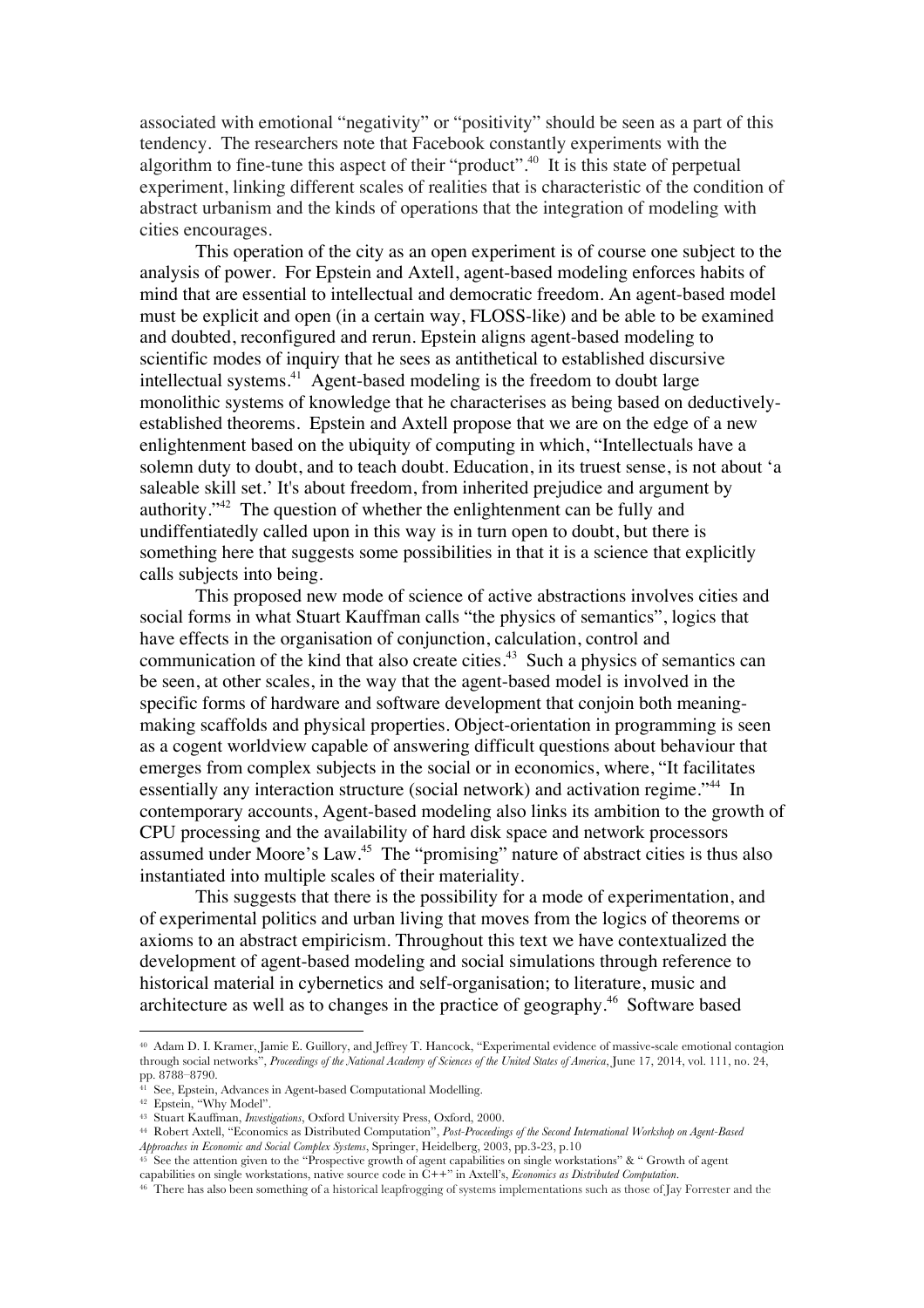simulations essentially replaced the kinds of hardware based simulations or analogues of biological, cognitive and social systems being developed in places such as Heinz von Foerster's Biological Computer Laboratory in Illinois.<sup>47</sup> The questions they pose, change in this transition, and they become allied less with the philosophical concerns of the lab, with its great emphasis on epistemology, into those of other conditions. One of these is the question of abstraction and reduction from material empirical conditions. We are now well into another similar transition, where instead of moving from hardware to software (with hardware concomitantly becoming less experimental and idiosyncratic in the form of commodity electronics) social and urban forms become places of computational inter-operation and experiment.

Urban space is increasingly produced in the production, circulation and analysis of large volumes of structured and unstructured data. Models and modelisations are being integrated into the design of spatial forms at conceptual, preemptive and in certain cases, agents become active as urban entities installed and active in symbolic and materials orders of the city.<sup>48</sup>

Here it is worth thinking back to William Bunge's work in *Fitzgerald, geography of a revolution*. This work combines knowledge extracted by verifiable methods, abstracted into quantified information with other forms of situated knowledge that come about through more informal processes of observation and action of the people of Fitzgerald. Quantification is seen as a revolutionary tool in which people compute information from their lives and environment to put forward logical arguments about injustice. Pedagogy about research methods becomes important in this context, and is developed by expeditions and community alliances with universities. Key too to this research is the way in which the environment, from the geology up, through history and social and technical formations shape its development. As such it poses another mode of the relation between synthesis and analysis. What might be a form of research about abstract urbanism that took into account some of the lessons of Bunge's Fitzgerald, in the wider context of computational transformation?

Just as computational forms structure reality, so do other kinds of model. Abstract urbanism is hypothetical, fictional, maximally empirical, and of course abstract. This means that the way in which abstractions become materially operative have to operate through these conditions, and also - under certain regimes of rhetoric to shield them, as simply fact-based extrapolations. To recognise that they are imaginary, as models, without being merely false, or simple reifications is part of the art of abstract urbanism. To recognise agent-based modeling in such as way is to recognise that models are also partial cities operating like partial objects, formalised slivers of an urban configuration taken for a whole and working drives into active diagrams. Such a condition, in which the possibilities of social fractures being triggered in the models and then implemented are manifest, cannot but add an ambiguous potency to the operations such an art promises. To work abstract urbanism then in the condition of models becoming cities is also to open the possibility to operate, like Bunge, with a maximalist empiricism, of the abstract as

<u> 1989 - Andrea San Andrea San Andrea San Andrea San Andrea San Andrea San Andrea San Andrea San Andrea San An</u>

System Dynamics Group of the 1970s embodied later in software systems such as Dynamo and Stella or the history of modeling in climate such as that discussed by Paul Edwards, in, *A Vast Machine, Computer Models, Climate Data, and the Politics of Global Warming,* The MIT Press, Cambridge, 2010.

<sup>47</sup> Albert Müller and Karl H. Müller, eds., *An Unfinished Revolution, Heinz von Foerster and the Biological Computer Laboratory, BCL 1958- 1976*, edition echoraum, Vienna, 2007.

<sup>48</sup> There is a growing market of more or less convincing companies offering services, consultancy and software for market analysis; traffic and pedestrian behaviour and other phenomena. *Aimsun* road traffic analysis software for instance provides real time forecasts of road activity that can be directly integrated into traffic management processes. In these cases, there is a tendency towards integrating models and what they model with potentially novel behaviours arising as a result.